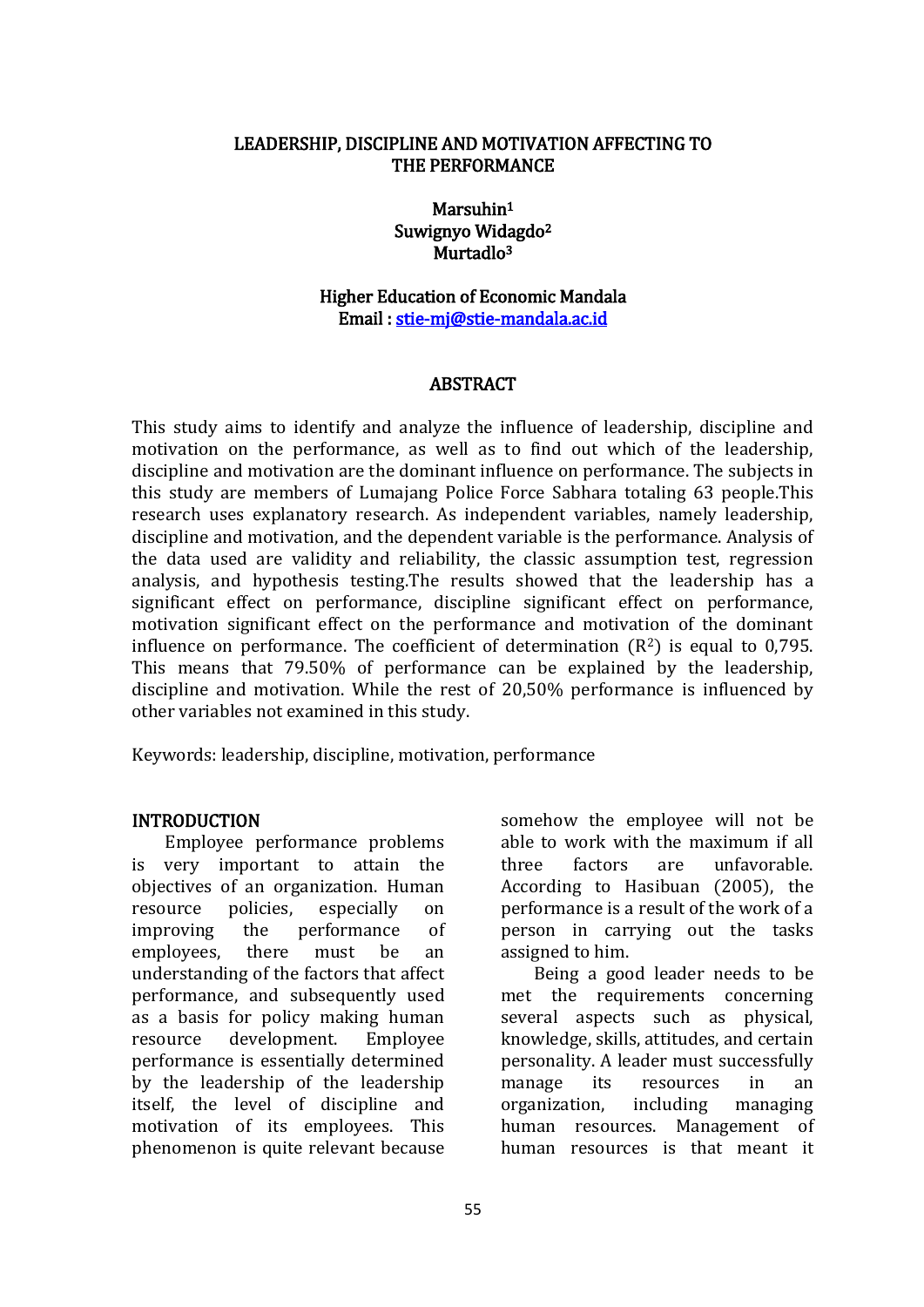should be able to integrate perception or perspective employees and leadership to achieve the purpose, among others, a leader compensation, motivation, direction and coordination. In addition, dreamers must have good leadership to employees. According to Rival (2008), the broad definition of leadership includes influencing the process in determining the organizational objectives, motivate followers to achieve the objective behavior, influence to improve the group and its culture. It also affects the interpretation of the events of his followers, organizing and activities to achieve goals, maintain working relationships and teamwork, gain support and cooperation from people outside the group or organization. Arief's research and Farid (2011) indicates that leadership and significant positive effect on performance, while the research of Yusuf (2010) demonstrates leadership and no significant positive effect on performance.

In addition to requiring leadership figure, an employee at work also requires discipline working to optimize its performance. According to Mangkunagara (2001), discipline as an ideal state in supporting the implementation of tasks according to the rules in order to support the optimization of the work. One condition that discipline can be grown in the working environment is, the division of labor is due to the employee or officer is at the bottom, so that everyone knows to be aware of what duties, how to do it, when the job starts and finishes, such as what the work required and to whom it is accountable for the work. For that discipline must be nourished in order to grow well as order and efficiency. Without good

discipline, do not expect there will be realized the ideal figure of the leader or employee as expected by society and institutions. The research of Rahayu and Idrus (2015), proving that discipline emerges positive significant effect on performance, while the research of Hetami (2008) proves that discipline affects both negative and significant effect on performance.

Motivation is often said to be the key to performance. This is because the motivation itself can improve performance. Motivating employees is one of the tasks of a leader. Leaders must not only know how to motivate, but should also be able to invite their employees understand how to motivate the choice to implement it. According to Istijanto (2010), motivation is something that encourages people to take action. Employees also have the motivation to want to work. What encourages employees to work? Certainly not a salary or something worth financially. A number of other motivation is the availability of work, recognition, workplace safety, career and others. The research of Riyadi (2011); and Fitriani, Nasir and Yunus (2015), proves that the motivation on the performance. While Hakim (2011), shows that motivation does not affect the performance.

Lumajang Police Force of Sabhara has a vision, among others, to be a member of the police who are professional, proportionate, moral and uphold the rule of law and human rights. Its mission is to carry out membership in the coaching ranks Lumajang Police, carrying out law enforcement as well as transparency and accountability, implementing cross-sectoral in the context of law enforcement as well as protect and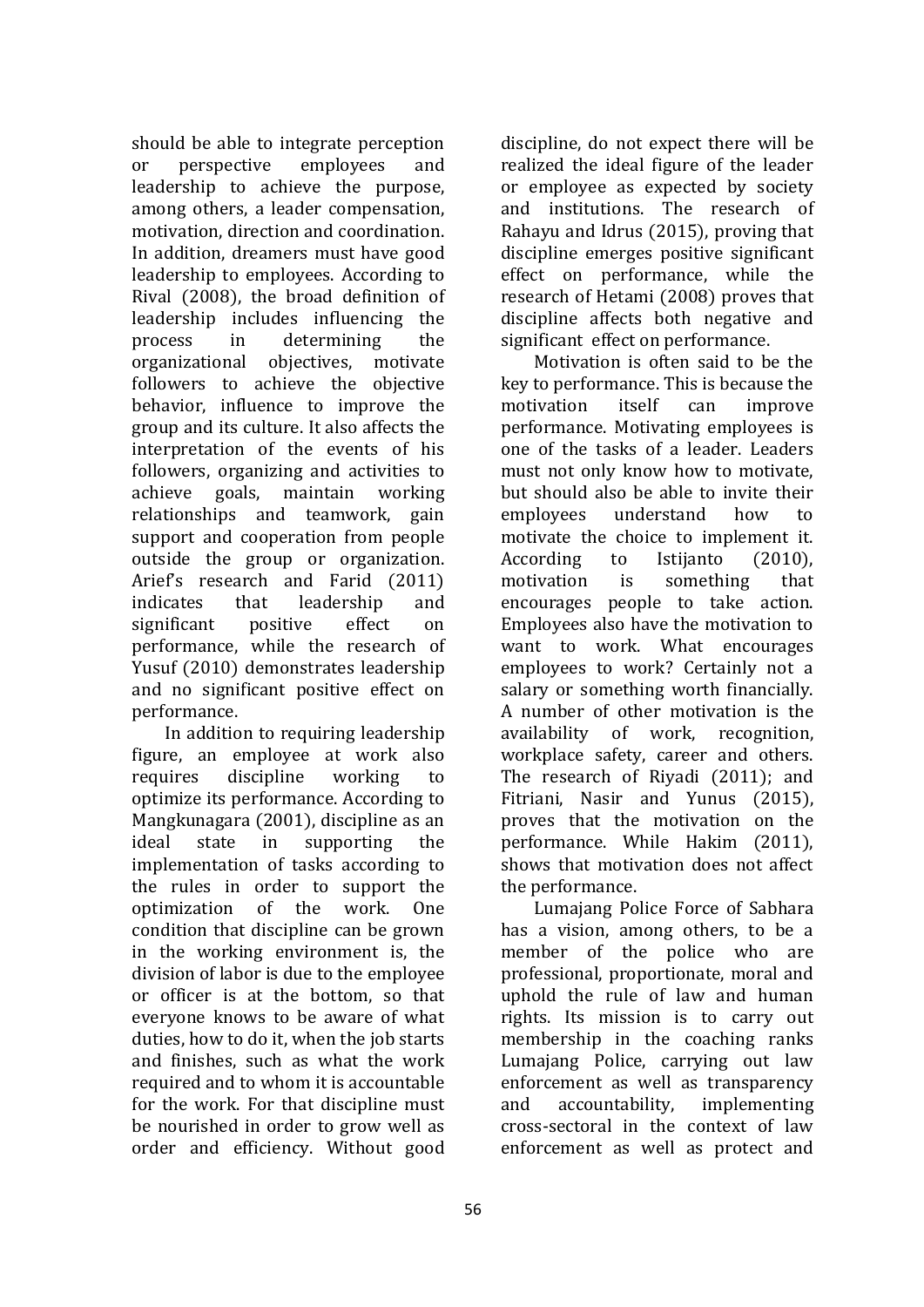serve the community in the field of law enforcement. So as to achieve the vision and mission of Lumajang Police,the Unit of Sabhara has been making various efforts including holding of special training and rewardingthe outstanding members to boost morale for the other members to always compete fairly in improving performance.

The phenomenon which is the case in Lumajang Police Force Sabhara is not all the members have performed as expected, both in quality, quantity and efficiency of their work time in realizing the vision and the mission itself. Decisive leadership is also not enough to improve the performance of this Unit. This can be seen when the new leadership is also alternation of policies that will affect the performance of its members. Some members have shown a great performance concerning with passing leader, but some others are not performing as expected. The discipline involves the few members who still have not been able to finish the job. resulting in piling work, the members who are less timely in completing the work and so forth that indicate nonoptimal performance of members. The discipline of members can be seen from how these members carry out the task daily. There are some members who have demonstrated high discipline both in terms of employment and regulations, but there are also some members of low discipline so that their performance decreases. In addition, the low self-encouragement of the member himself will have an impact on performance. This is also related to the motivation of members which is lacking but there are also members wih highly motivation from both inside and outside the members itselves, so

that the performance of members who have less motivation will decrease. These three factors are greater influence on the performance of the unit's members Lumajang Police Sabhara compared with other factors such as commitment, work environment and so forth.

Based on researh gap and a phenomenon that has been described, this study discusses the influence of leadership, discipline and motivation on the performance of the Police Force members Sabhara Lumajang. This study aims to identify and analyze the influence of leadership, discipline, and motivation to performance.

### RESEARCH METHOD

This research was conducted in Lumajang Police. This study is limited to Members Unit Sabhara. Carried out for three months on the Member Lumajang Police Unit Sabhara, research conducted from July to September 2016.

The population in this study were all Members of Lumajang Police Force Sabhara numbered 63 people. The sampling technique used in this study is a sample census means that all members of the population used as a sample. This sample is used for the number of members of the population is relatively small and already meets the criteria in the determination of the study sample. So the sample in this study were all Members of Lumajang Police Force Sabhara numbered 63 people.

The variables analyzed in the study were classified into two types as follows: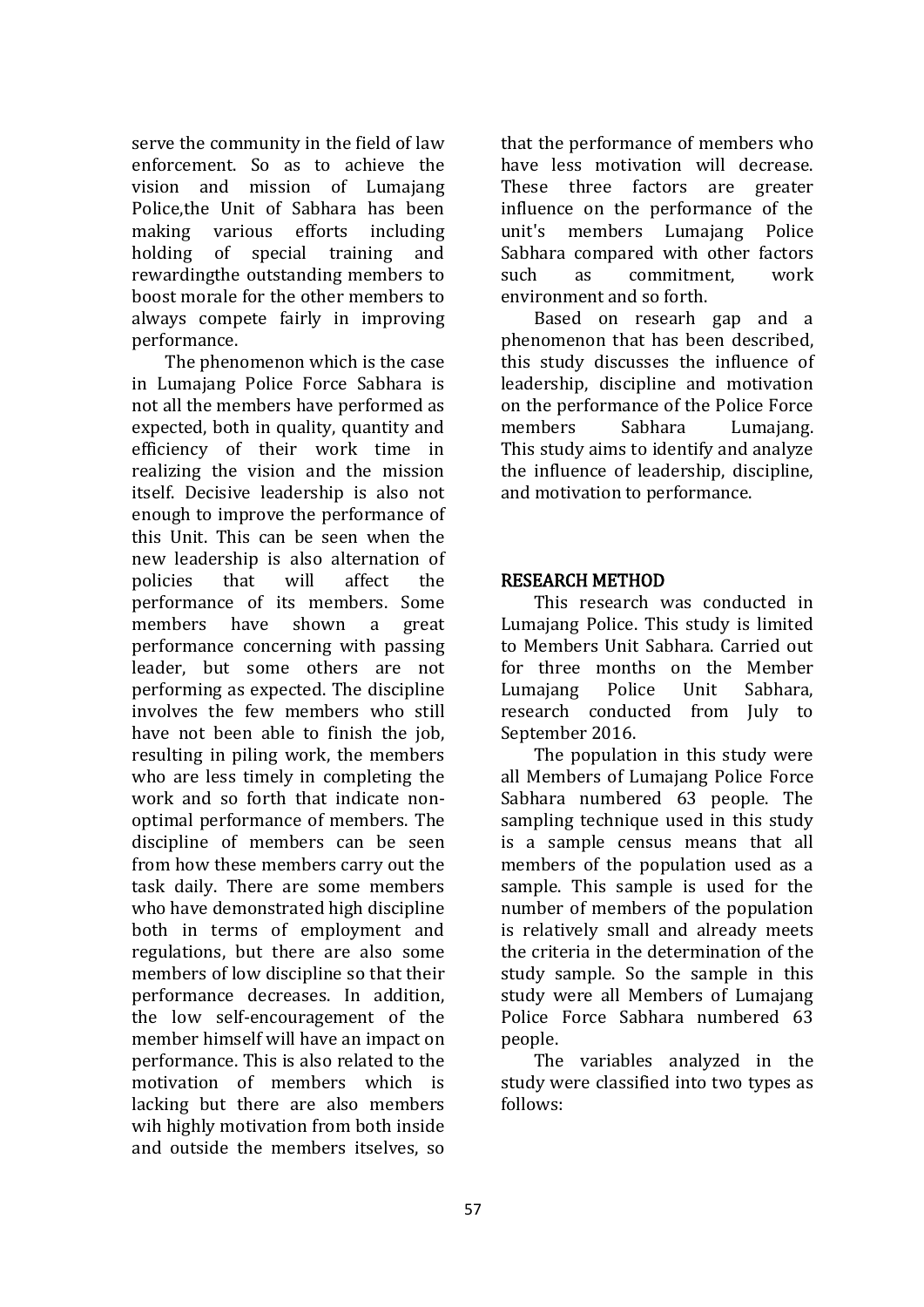1. Independent Variable: leadership  $(X_1)$ , discipline  $(X_2)$  and motivation  $(X_3)$ .

2. Dependent variables: performance  $(Y_1)$ .

Operational definitions of study variables consisted of indicators of leadership variable in this researchoriented and task-oriented subordinates. Indicators of discipline variables in this study are obedient to the rules of time, obey the rules of the organization, adhere to the rules of conduct in the work, and adhere to other regulations. Indicators of motivation variables in this study are intrinsic and extrinsic motivation. Indicators of performance variables in this study is the quality, quantity, whether or not reliable, and attitude.

Methods of data collection in this research is done by using using questionnaires, interviews, and literature. Data analysis methods include the validity and reliability, classical assumption (normality test, multicollinearity and heteroscedasticity test), multiple linear regression analysis, and hypothesis testing (t-test, dominant, and the coefficient of determination)

#### RESULTS ANALYSIS

The results of the analysis are presented in the following table:

#### Table 1. Results of Analysis Coefficients<sup>a</sup>

|       |              | Unstandardized<br>Coefficients |            | Standardi<br>zed<br>Coefficien<br>ts |       |      |  |  |  |
|-------|--------------|--------------------------------|------------|--------------------------------------|-------|------|--|--|--|
| Model |              | B                              | Std. Error | <b>Beta</b>                          | t     | Sig. |  |  |  |
| 11    | (Constant)   | .267                           | 1.049      |                                      | .254  | .800 |  |  |  |
|       | Kepemimpinan | .205                           | .088       | .283                                 | 2.340 | .023 |  |  |  |
|       | Kedisiplinan | .234                           | .091       | .237                                 | 2.556 | .013 |  |  |  |
|       | Motivasi     | .296                           | .074       | .444                                 | 4.018 | .000 |  |  |  |

a. Dependent Variable: Kinerja

According to the table 1 the results of multiple linear regression analysis, the regression equation can be obtained as follows:

 $Y= 0,267 + 0,205X_1 + 0,234X_2 +$  $0,296X_3$ 

T tests were used in this research is using criteria with a significance level of 5%, and if  $t_{\text{count}} > t_{\text{table}}$ , then the hypothesis is accepted and if t<sub>count</sub> <ttable, then the hypothesis is rejected. T test results in this study can be seen in table 1 above.

Hypothesis 1: Leadership significant effect on performance.

T test results on leadership variable  $(X_1)$  obtained t<sub>count</sub> = 2.340 with 0.023 significance. By using a significance limit of 5% or 0.05 obtained ttableof 1.669. This means that the t<sub>count</sub>  $(2.340)$ >t<sub>table</sub> $(1.669)$ , which means that the first hypothesis is accepted. With a significance level of 0.023 which is below the 0.05 limit, it can be concluded that the leadership has a significant influence on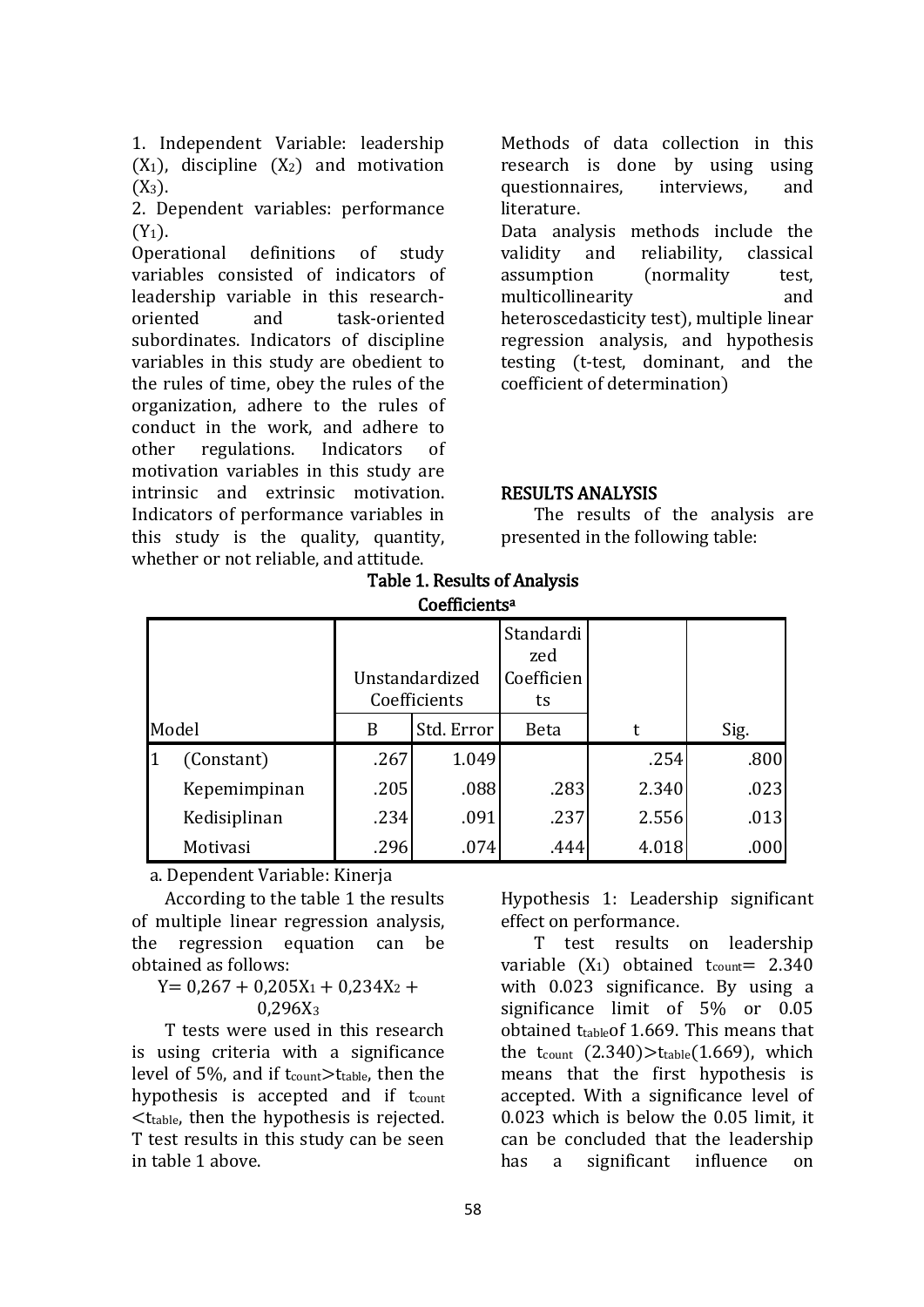#### performance.

Hypothesis 2: Discipline significant effect on performance.

T test results on variable discipline  $(X_2)$  obtained t<sub>count</sub> = 2.556 with 0.013 significance. By using a significance limit of 5% or 0.05 obtained ttable of 1.669. This means that the tcount  $(2.556)$  > ttable  $(1.669)$ , which means that the second hypothesis is accepted. With a significance level of 0.013 which is below the 0.05 limit, it can be concluded that the discipline has a significant influence on performance. Hypothesis 3: Motivation significant effect on performance.

T test results on the motivation variable  $(X_3)$  obtained t<sub>count</sub> = 4.018 with 0.000 significance. By using a significance limit of 5% or 0.05

obtained  $t_{table}$  of 1.669. This means that the t<sub>count</sub>  $(4.018) >$  t<sub>table</sub>  $(1.669)$ , which means that the third hypothesis is accepted. With a significance level of 0.000 which is below the 0.05 limit, it can be concluded that motivation has a significant influence on performance.

Test dominant in this research by looking at the value of the largest beta. According to the table above 4:10, unknown variables that have the greatest beta value is the motivation variable with a beta value of 0.290. This means that the fourth hypothesis is rejected, that leadership is not the dominant influence on performance.

The result of the calculation of the coefficient of determination  $(R^2)$  can be seen in table 2 as follows:

### Table 2. Calculation of coefficient of determination (R2) Model Summary<sup>b</sup>

| Model |       | R Square | Adjusted R<br>Square | <b>Std. Error of the Estimate</b> |
|-------|-------|----------|----------------------|-----------------------------------|
|       | .892ª | .795'    | 785                  | 1 03175                           |

a. Predictors: (Constant), Motivasi, Kedisiplinan,

Kepemimpinan

b. Dependent Variable: Kinerja

According to the table 2 can be known coefficient of determination  $(R<sup>2</sup>)$  is approximately 0,795. This means that 79.5% of performance can be explained by the leadership, discipline and motivation. While the remaining 20.5% performance is influenced by other variables that are not researched in this study such as organizational culture, job satisfaction, commitment, and so on.

#### INTERPRETATION

### 1. Leadership significant effect on performance

Leaders through leadership style that is applied to the members will affect the performance of the member.

Leadership is required to create a good condition or state in order to provide incentives for members to be able to work with the maximum. Leadership accordance with the conditions and circumstances would create a good working climate. With the creation of a good working climate, the members will be eager to work. This will have a positive impact on performance. According to Hasibuan (2008), the leadership set by a leader within an organization to create a harmonious integration and encourage the morale of employees to achieve maximum goals. Leadership is the way a leader affects the behavior of subordinates, to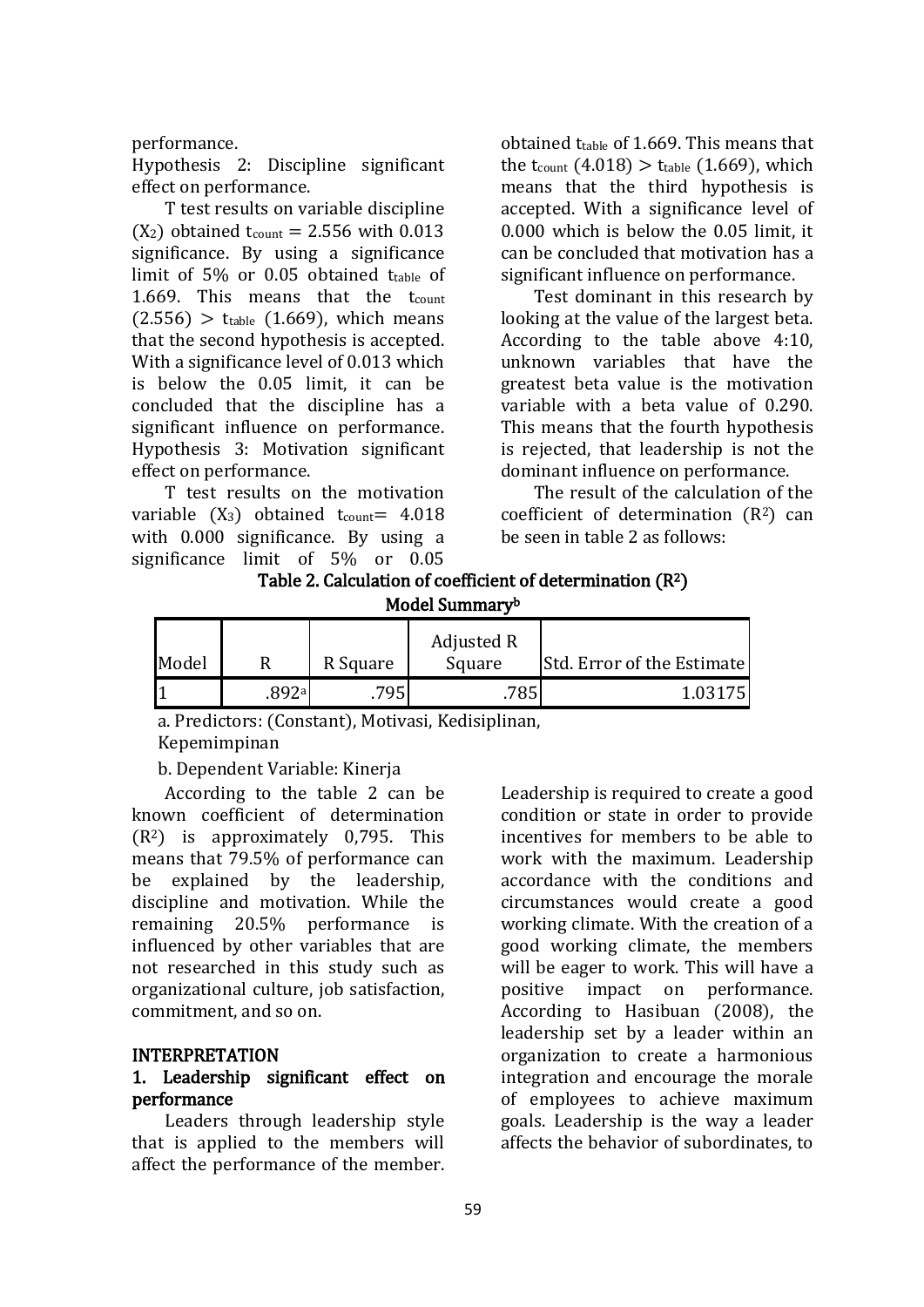cooperate and work productively to achieve organizational goals.

Hypothesis testing results show that the leadership of a significant effect on the performance of Member Lumajang Police Force Sabhara with a positive direction. Based on these test results, it can be concluded that the first hypothesis stating leadership significant effect on the performance of Member Lumajang Police Force Sabhara accepted. This means that if the perception Members Unit Sabhara Police Lumajang about the leadership of Chief Lumajang increases, it will improve the performance of Members Unit Sabhara Police Lumajang, and vice versa if the perception Members Unit Sabhara Police Lumajang about the leadership of Chief Lumajang decreases, it will degrade the performance of Members Unit Sabhara Police Lumajang.

The results of this study are consistent with the opinion of Hasibuan (2008) and the research conducted by Arief and Farid (2011), Hakim (2011), Riyadi (2011), and Fitriani, Nasir and Yunus (2015), which indicates that the leadership of positive significant effect on the performance. However, this study reject the research of Joseph (2010), which indicates that leadership has positive effect but not significant on performance.

Leadership has significant effect on the performance of Lumajang Police Unit SabharaMember. This was seen when the change of leadership or the Chief of Lumajang, it will also change the policies within the organization. The frequent change of leadership in Lumajang Police turned out to have a positive impact on its members, especially Lumajang Police Unit SabharaMember. Policy changes that

brought the leadership and make a positive impact on Lumajang Police Unit Sabhara to be more advanced.

The Ratings on Lumajang PoliceUnit Sabhara Member leadership to the overall indicator showed that most respondents have a high perception (good) toward the leadership of Chief Lumajang they feel. The most important indicator of leadership is to press the importance of a relationship with fellow members. It gives a good effect, because by emphasis on establishing relationships with fellow members, then in order to resolve the problems or obstacles it can be overcome together.

## 2. Discipline significant effect on performance

The discipline has a positive impact on performance. In order to achieve maximum performance in an organization indispensable high work discipline of each member. Good discipline necessarily reflect the responsibility of each member of the tasks assigned to him. Members said to have high discipline if it has a consistent, consistent, responsibility for the tasks entrusted. According to Hasibuan (2005), discipline is the operative functions of human resource management which is important because the better discipline of employees, the higher the performance that can be achieved.

Hypothesis testing results indicate that disciplinary significant effect on the performance of Lumajang Police Unit Sabhara Member with a positive direction. Based on these test results, it can be concluded that the second hypothesis which states disciplinary significant effect on the performance of Lumajang Police Unit Sabhara Member accepted. This means that if the perception Lumajang Police Unit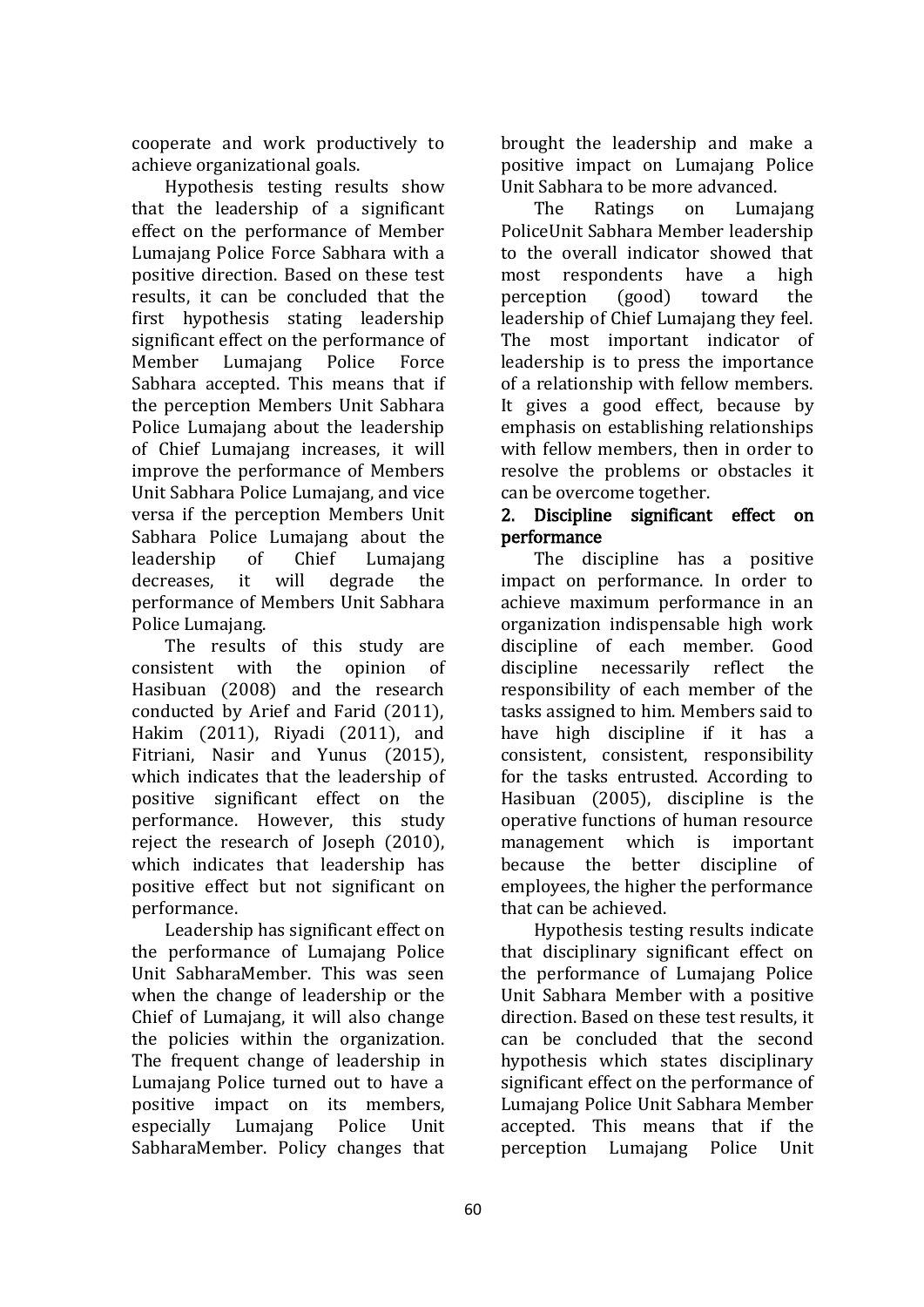Sabhara Member about discipline increases, it will improve the performance of Lumajang Police Unit Sabhara Member, and vice versa if the perception ofLumajang Police Unit Sabhara Member about discipline declines, it will degrade the performance of Lumajang Police Unit Sabhara Member.

The results of this research is in line with the opinion of Hasibuan (2005) and research conducted by Arief and Farid (2011), and Rahayu and Idrus (2015), which concluded that disciplinary gives the positive and significant effect on performance. However, this study reject the results Hetami (2008), which concluded that the discipline has a negative effect but significant on performance.

Based on an assessment of Lumajang Police Force Sabhara Member to the overall of discipline indicator, the results showed that most respondents have a high perception of the discipline that they have felt. From the results of the indicators saying that members adhere to the applicable rules and members always obey the rules of society in charge is the cornerstone of Lumajang Police Unit SabharaMember. It is not only Lumajang Police Unit SabharaMember which should adhere to applicable regulations, but also to all other members of the police.It is likely becomes a positive impact on the assessment of performance. In addition, Members of Lumajang Police Unit Sabhara are always side by side and close to the people, so that the members in charge must always obey the rules that exist in society. This is to facilitate communication with the public, especially when there is a problem it can be resolved soon.

## 3. Motivation significant effect on performance

Motivation is closely related to performance. Motivating members is the main task of a leader. It is intended by motivating his members, their power incentive of each member to work is maximum. Members who are motivated of working can be seen from the responsibility to work, whether it can be completed with the maximum of what less than the maximum. According to Sedarmayanti (2008), motivation is the emergence of behaviors that lead to a particular destination with a full commitment to achieve the intended purpose. Applying motivation approach means leaders create a condition that can make members feel motivated. Members should be inspired to feel their expectations and availability in the organization where he works. In most cases, the motivation of an individual will arise due to the influence of an effective leader. So the effectiveness of leadership will look how to motivate their members effectively.

Hypothesis testing results showed that motivation significantly influence the performance of Lumajang Police Unit Sabhara Member with a positive direction. Based on these test results, it can be concluded that the third hypothesis stating motivation significant effect on the performance of Lumajang Police Unit Sabhara Member is accepted. This means that if the perception of Lumajang Police Unit Sabhara Member about motivation increases, it will improve the performance of Lumajang Police Unit Sabhara Member, and vice versa if the perception of Lumajang Police Unit Sabhara Member about motivation decreases, it will degrade the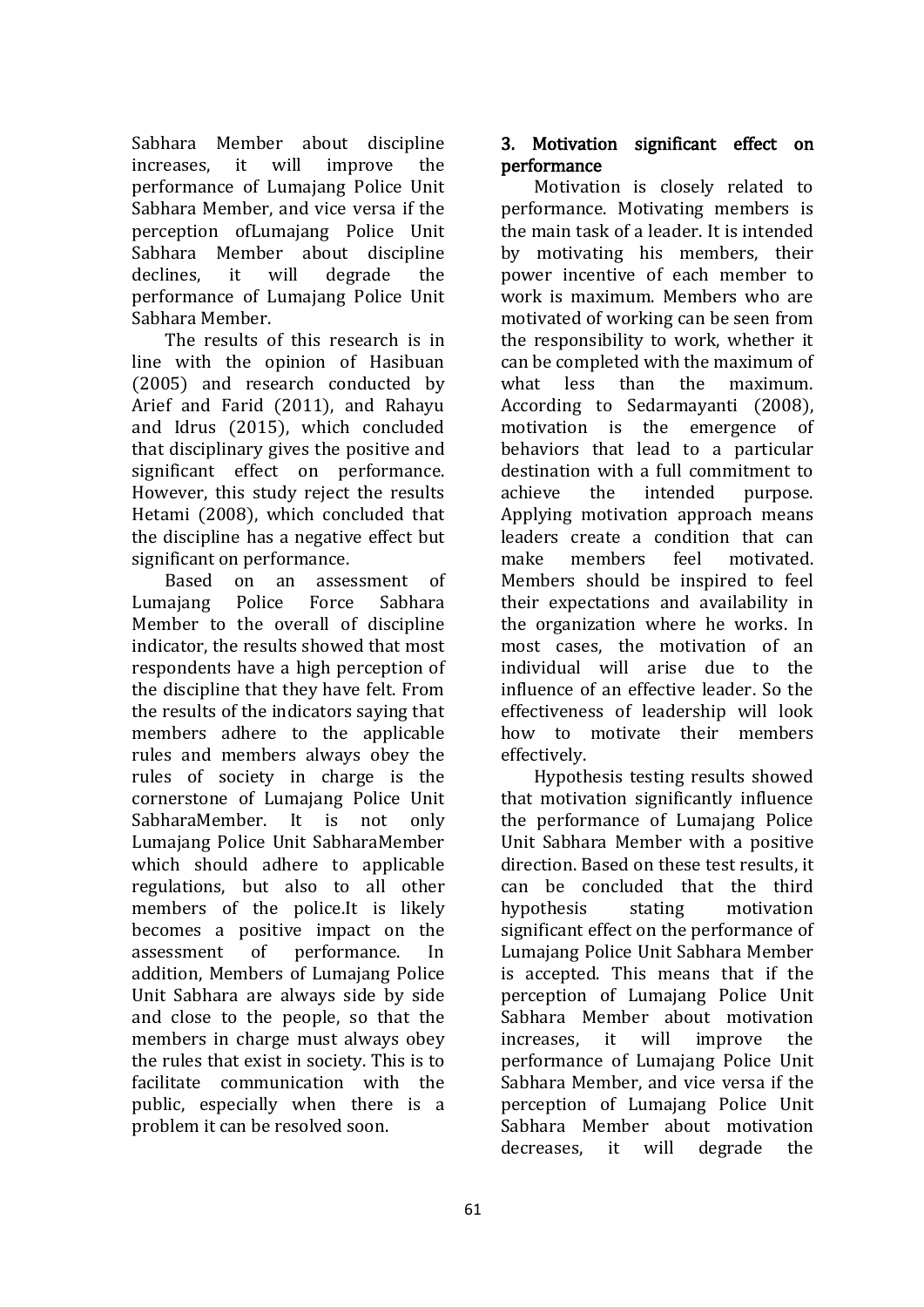performance of Lumajang Police Unit Sabhara Member.

The results are in line with the opinion of Sedarmayanti (2008) and the research conducted by Hetami (2008), Riyadi (2011), and Fitriani, Nasir and Yunus (2015), concluded that the motivation positive significant effect on performance. But it does not support research conducted by Joseph (2010), that say the motivation has negative effect and no significant toward performance. This study also does not support the research of Hakim (2011), that concluded motivation does not significantly influence to performance.

From the assessment results of Lumajang Police Unit Sabhara Member to all indicators of motivation, it turns out most members give a high evaluation. Facts show that the members do this work because of the encouragement of the family which is the cornerstone for Lumajang Police Unit SabharaMember. It is indeed most of Lumajang Police Unit SabharaMember got a boost from the family when they became a member of the police. On average they become members of the police because of the encouragement of families who were members of the police as well. But this would have a positive effect on their performance.

# 4. Leadership is the dominant influence on performance

Leadership is important in an organization where the leader makes an important contribution to its members. Besides leaders also have authority in decision-making. According to Siagian in Sedarmayanti (2008), leadership is a core management because leadership is the driving force for human resources and other natural resources.

The results showed that the leadership is not the dominant influence on the performance of Lumajang Police Unit SabharaMember. Variables that dominantly influence on performance is the motivation. This study rejects the notion of Sedarmayanti (2008) and research of Arief and Farid (2011), which proves that the leadership has dominant influence on performance.

The interesting thing about motivation of Lumajang Police Unit Sabhara Members if is is seen on the level of education is largely educated to degree (S1). Their high motivation of members who have a high level of education is very influential on performance. When running errands it can be seen there are some members who fast in implementing the tasks and are motivated to complete the task immediately. Indeed several members of the high educational level factors also affect the performance of Lumajang Police Unit Sabhara Member.

The age factor is also has a positive impact on the performance where the age more members is between 31 to 35 years old and there are over than 35 years old. At such age, the emotional high is no longer visible when compared with ages between 26 and 30 years. Some members do have an emotional feeling when carrying out the duties will not affect either the performance and also the motivation is less. At the age of 31 to 35 years old and over 35 years, they've been motivated to devote themselves. Their high motivation in the ages which also impacts their performance.

Motivation is dominantly influence on the performance of Lumajang Police Force SabharaMember. Motivation is more influence on the performance compared to the leadership because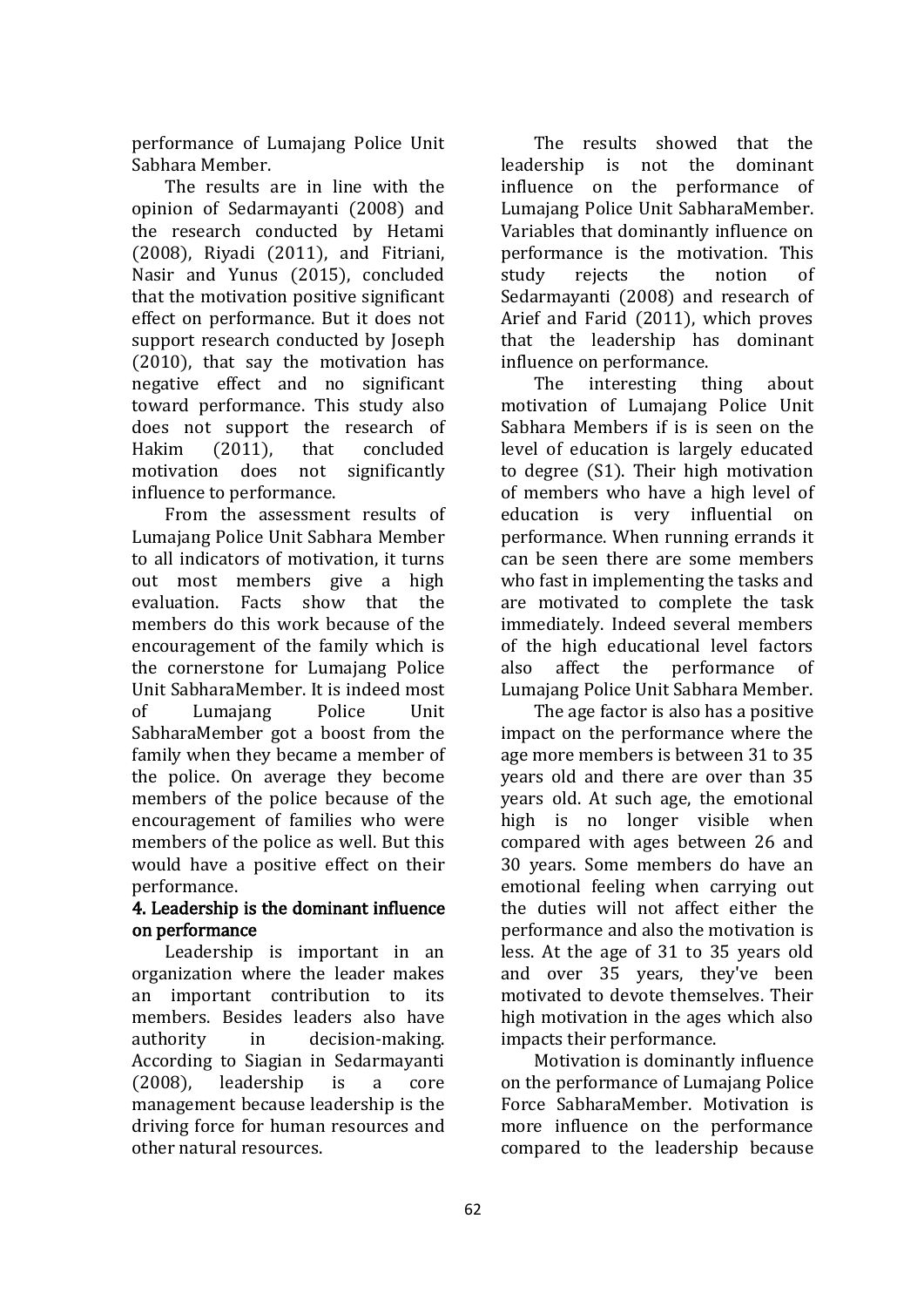Lumajang Police Force Sabhara Member are already demonstrated their high motivation both from inside and from outside of theythemselves. Leadership is used to be the factors that influence on the performance, for their authoritarian leadership in every military unit. However, after the change of regulation time, the original authoritarian leadership is now no longer exists. This is what makes one of the factors of leadership influence is not greater than the motivation of members.

### **CONCLUSION**

Based on the analysis and interpretation of data, it can be concluded as follows:

1. Leadership has significant effect on the performance of the positive direction.

2. Discipline has significant effect on the performance of the positive direction.

3. Motivation has significant effect on the performance of the positive direction.

4. Motivation is dominantly influence on performance.

#### IMPLICATION

This study refuses the theory and research that states the leadership is dominantly influence on performance, while in this study the dominant effect is motivation.

The end result of this research is to improve the performance, then the leadership, discipline and motivation should be enhanced. This is consistent with the concept of human resources.

#### **REFERENCES**

Abdillah, Chaidir, Arief dan Wajdi, Farid. 2011. Pengaruh Kepemimpinan, Stres Kerja,

Disiplin Kerja dan Kompensasi dengan Kinerja Pegawai. Jurnal Ekonomi Manajemen Sumber Daya. Vol. 12, No. 1, Juni 2011.

- Fitriani, Azis Nasir dan Yunus Muklis. 2015. Pengaruh Gaya Kepemimpinan, Motivasi dan Lingkungan Kerja terhadap Kinerja Pegawai dan dampaknya pada Kinerja Dinas Kesehatan Kabupaten Bireuen. Jurnal Manajemen Pascasarjana Universitas Syiah Kuala ISSN 2302-0199, Vol. 4 No. 3, Agustus 2015:92-100.
- Hakim, Lukmanul. 2011. Pengaruh Gaya Kepemimpinan terhadap Kinerja Pegawai Negeri Sipil melalui Motivasi pada Dinas Perhubungan Kota Palembang. ILMIAH Vol. III, No. 3. 2011.
- Hasibuan, Malayu S P. 2005. Manajemen Prestasi Kerja. Jakarta: Rajawali.
	- . 2008. Manajemen Sumber Daya Manusia. Jakarta: PT. Bumi Aksara.
- Hetami, Aditeya Arie. 2008. Pengaruh Motivasi, Kemampuan dan Disiplin terhadap Kinerja Karyawan pada Sebuah Persero Asuransi. Jurnal Ekonomi dan Bisnis 6 (2): 66-81.
- Istijanto. 2010. Riset Sumber Daya Manusia. Jakarta: PT Gramedia Pustaka Utama.
- Mangkunegara, Prabu Anwar. 2001. Perilaku dan Budaya Organisasi. Bandung: PT Refika Aditama.
- Rivai, Veithzal. 2008. Kepemimpinan dan Perilaku Organisasi. Edisi Kedua. Jakarta: PT RajaGrafindo Persada.
- Riyadi, Slamet. 2011. Pengaruh Kompensasi Finansial, Gaya Kepemimpinan dan Motivasi